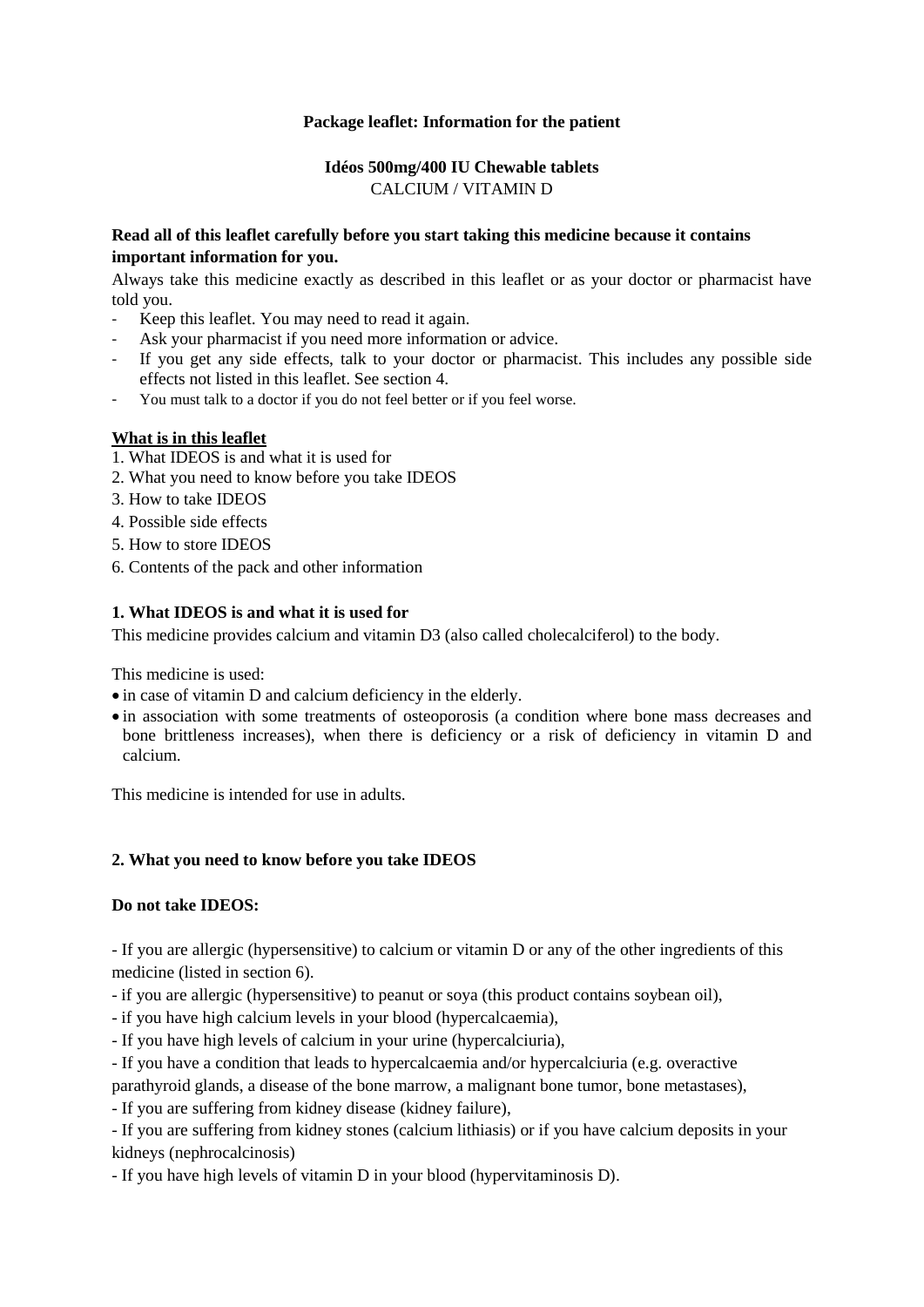- if you are immobile for a great part of the day.

# **Warnings and precautions**

Talk to your doctor or pharmacist before taking IDEOS:

- If you have a long period of immobility and if you have a high concentration of calcium in blood and /or urine. Your doctor will allow you to take this medicine when you can walk again.
- In case of prolonged treatment, regular blood and urine tests are necessary to monitor calcium levels in your blood and urine. This monitoring is particularly important in the elderly and where IDEOS is being taken at the same time as cardiac glycosides (e.g. digoxin) or diuretics. Depending upon the result, your doctor may decide to reduce or even stop your treatment.
- High levels of calcium and vitamin D may be harmful to health. Ask your doctor or your pharmacist.
- This medicine contains sugars (sorbitol and sucrose). If you have been told by your doctor that you have an intolerance to some sugars, contact your doctor before taking this medicinal product.

You must tell your doctor:

- if you are suffering from sarcoidosis, a disease with most commonly symptoms such as tiredness, increase of nodules size and inflammation of lungs and other organs,
- if you are suffering from kidney disease (kidney failure).

If in doubt, ask your doctor or pharmacist for advice.

# **Other medicines and IDEOS**

Tell your doctor or pharmacist if you are taking, have recently taken or might take any other medicines.

You must tell your doctor or pharmacist if you take:

- cardiac glycosides (medicines used to treat heart problems), as they may cause more side effects,
- bisphosphonates or drugs containing strontium (used in osteoporosis),
- thiazide diuretics (medicines used to treat high blood pressure or water retention), as they may increase the amount of calcium in your blood,
- tetracycline and quinolone antibiotics (medicines used to treat infections due to bacteria),
- other medicines or supplements containing vitamin D,
- estramustine (a medicine used to treat some prostate cancers) as IDEOS can reduce its effect,
- thyroid hormones used in cases of thyroid disease,
- orlistat (a medicine used to treat obesity), ion exchange resins such as cholestyramine or laxatives such as paraffin oil, as they may reduce the amount of vitamin D you absorb.
- corticosteroids, as they may decrease the absorption of calcium.

You should wait at least:

- 2 hours between taking IDEOS and medicines containing iron or zinc,
- 3 hours in the event of simultaneous treatment with tetracycline or quinolone antibiotics (medicines used to treat infections due to bacteria) or bisphosphonates (used in osteoporosis)
- 4 hours between taking IDEOS and estramustine or thyroid hormones.

# **IDEOS with food and drink**

This medicine is likely to interact with some foods.

You must take IDEOS before or after meals containing, for example, oxalic acid (spinach, rhubarb, sorrel, cocoa, tea...), phosphates (pork meat, ham, sausages, processed cheese, dessert cream, drinks with cola…), or phytic acid (complete cereals, dry vegetables, oleaginous seeds, chocolate…).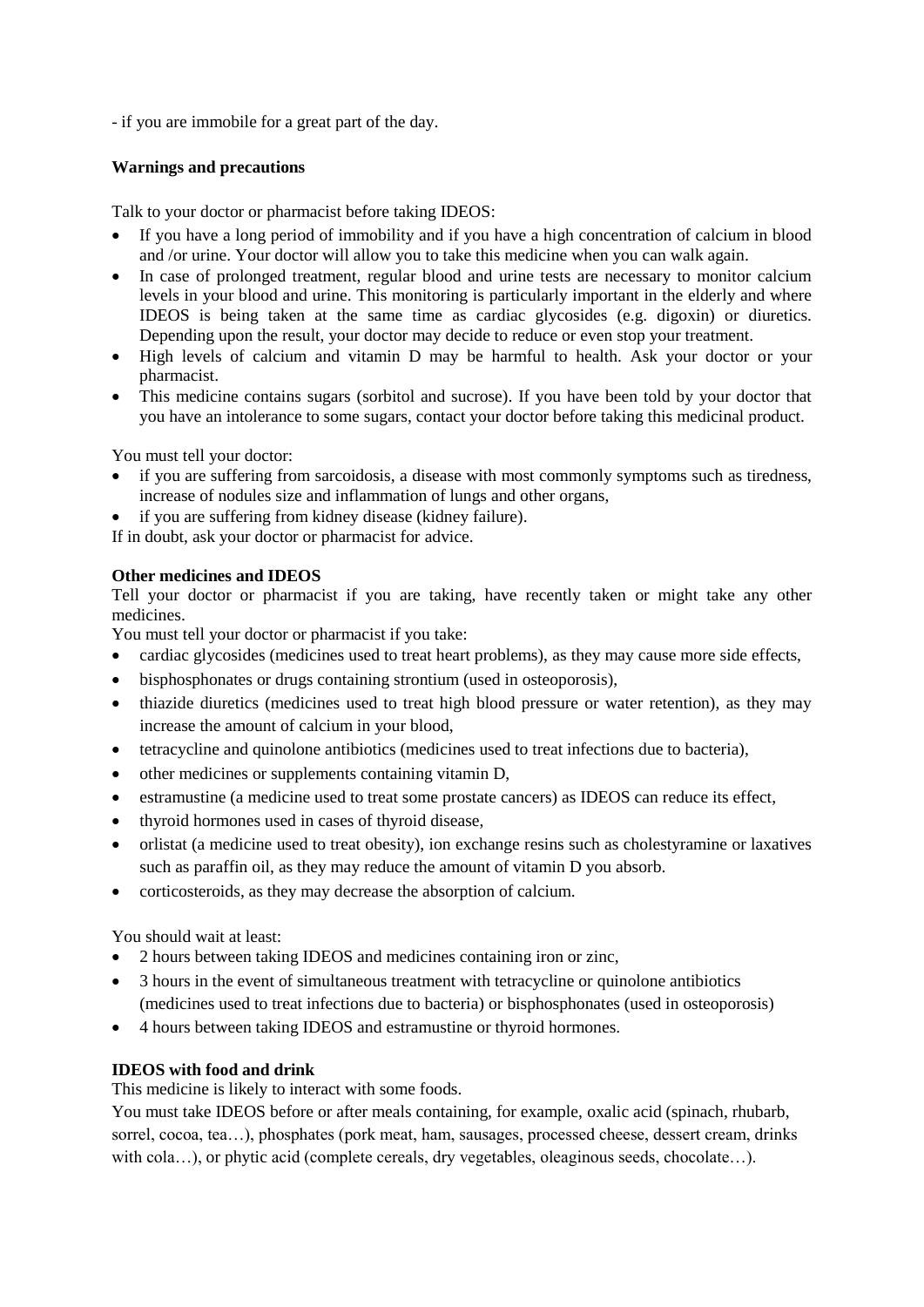# **Pregnancy and breast-feeding**

This medicine can be used during pregnancy and breast-feeding. However, you should not exceed one tablet daily.

During breast-feeding, as calcium and vitamin D3 passes into breast milk, you have to check with your doctor first if your infant receives any other products containing vitamin D3.

If you are pregnant or breast-feeding, think you may be pregnant or are planning to have a baby, ask your doctor or pharmacist for advice before taking this medicine.

## **Driving and using machines**

Ideos tablets are not expected to affect your ability to drive or use machines

## **IDEOS contains sorbitol (E420) and sucrose (see section 2 'Warning and precautions').**

**Ideos tablets contain soybean oil.** If you are allergic (hypersensitive) to peanut or soya, do not take this medicinal product. Talk to your doctor for further advice.

## **3. How to take IDEOS**

#### **Dosage**

Always take this medicine exactly as your doctor or pharmacist has told you. Check with your doctor or pharmacist if you are not sure.

The usual dose, for adult only, is 2 tablets per day.

Chew the tablets completely before swallowing. Then drink a glass of water.

#### **If you take more IDEOS than you should**

Following symptoms may occur: loss of appetite, excessive thirst, feeling sick (nausea), vomiting, constipation, abdominal pain, muscle weakness, fatigue, mental health problems, increased urine output, bone pain, kidney stones.

If such effects occur, contact your doctor immediately. He/she will undertake the necessary procedures.

If you take too many IDEOS during a long time, calcium deposits may appear in blood vessels or body tissues.

## **If you forget to take IDEOS**

Do not take a double dose to make up for a forgotten dose.

If you have any further questions on the use of this product, ask your doctor or pharmacist.

## **4. Possible side effects**

Like all medicines, this medicine can cause side effects, although not everybody gets them.

Cases of serious allergic reactions such as swelling of the face, lips, tongue or throat may occur. If any of these symptoms occur, seek immediate medical attention.

## **The following side effects are uncommon (affect 1 to 10 users in 1,000):**

excess calcium levels in the blood or urine.

## **The following side effects are rare (affect 1 to 10 users in 10,000):**

- constipation, flatulence, feeling sick (nausea), abdominal pain, diarrhoea,
- itching, skin rashes and urticaria (nettle rash).

## **Reporting of side effects**